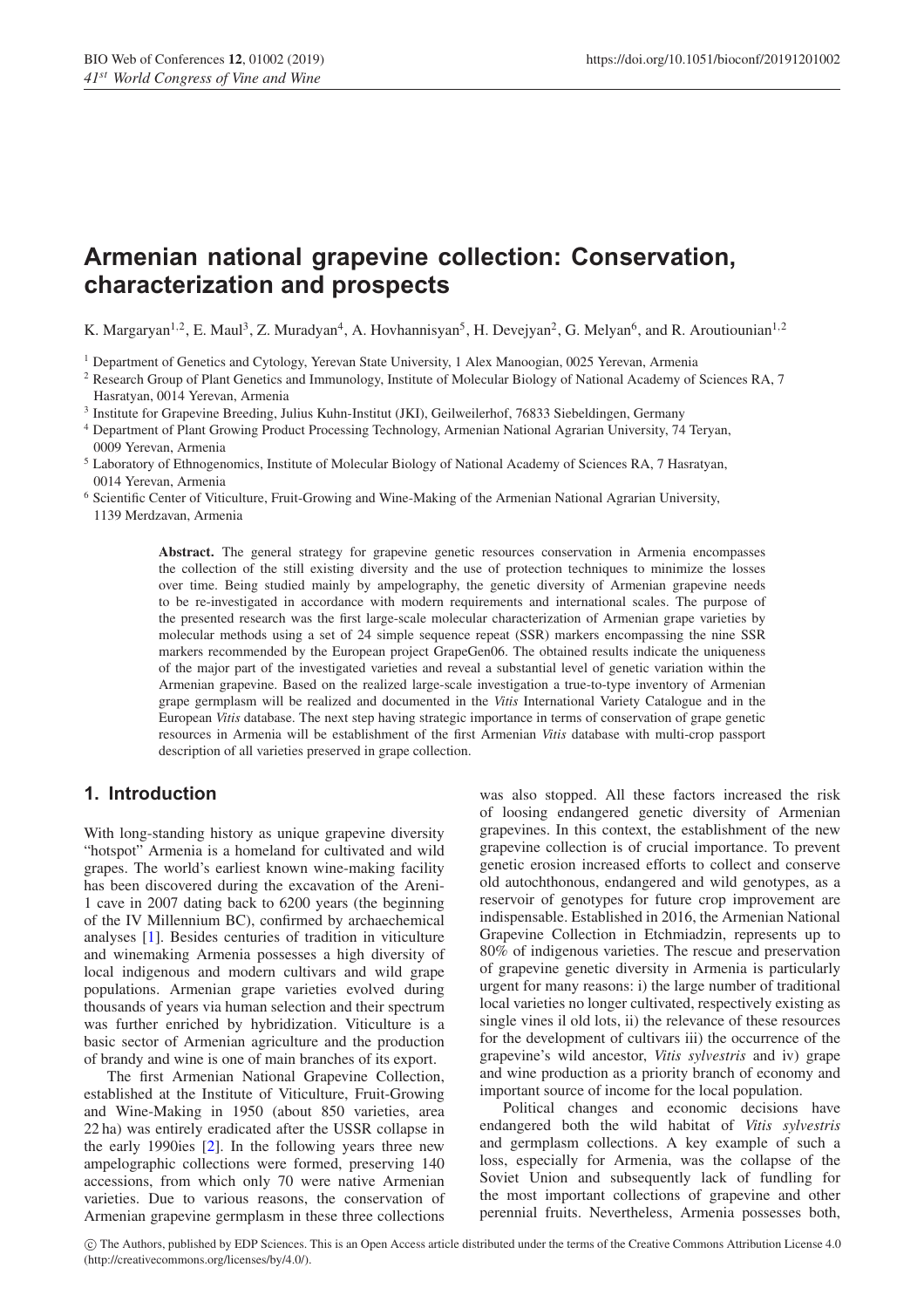significant wild grapevine populations and a rich panel of old autochthonous cultivars. However, intensive cultivation of a small number of commercial cultivars has resulted in an alarming reduction in genetic variability. Less known traditional cultivars are under-exploited. Many have only a local significance in the different winegrowing regions The only way to safeguard this heritage is via broad prospections in old vineyards by skilled people and its preservation in germplasm repositories followed by characterization, identification and evaluation of the agronomic features. The preservation of this rich diversity is very important for breeding of new cultivars and for future wine growing generations. The knowledge of genetic diversity and relationships among grapevine cultivars is important to recognize gene pools. The development of effective conservation and management strategies are needed.

The management of germplasm collections is a complex task that requires considerable technical, agronomic and scientific efforts. The major objectives are to maintain the accessions in good vegetative and productive conditions in order to ensure their long-term conservation, to ascertain trueness to type to provide reliable material for research, breeding, viticulture and exchange of germplasm. The first steps in the management of a collection are the careful documentation and characterization of each accession, which should be done by using the "Multi Crop Passport Descriptors" (MCPD) of Bioversity. MCPD-data provide basic information about the accession, including the accession name, the accession number, which is a unique code assigned by the curator of the collection, the berry colour, the provenance, donor, *etc*. The traditional method for the identification of grape cultivars is ampelography, which is mainly based on description and comparison of morphological characteristics of shoot tips, shoots, leaves and bunches. It is an accurate and reliable method, but it requires experienced staff. For a long time in Armenia ampelography was the only method used to identify cultivars. However, methods based on DNA analysis are now applied in the country. In particular the use of the nine microsatellite markers, recommended as the outcome of the European project GrapeGen06, proved to be particularly suitable for the comparison of allelic data with different international collections [\[3,](#page-4-2)[4](#page-4-3)].

At present a comprehensive ampelographic and genetic investigation of the accessions conserved in Armenian National Grapevine Collection in Etchmiadzin is carried out. This is part of a bilateral project between the Institute of Molecular biology NAS RA and Julius Kühn-Institut (JKI), Institute for Grapevine Breeding Geilweilerhof. The objective is the discovery of breeding potential of Armenian grape germplasm by multidisciplinary characterization, aiming to conserve indigenous, rare and neglected grapevines and wild species, in order to increase knowledge about local genotypes and to preserve Armenian grape biodiversity.

The presented research is the first large-scale molecular characterization of Armenian grape germplasm using set of 24 simple sequence repeat (SSR) markers encompassing the nine SSR markers recommended by the European project GrapeGen06. After establishment of the Armenian National Grapevine Collection in 2016, thanks to the activity of researchers involved in the Armenian-German joint project and specialists from Vine and Wine Foundation of Armenia (VWFA), in total 293 accessions were introduced. They are due to abundant recent prospections carried out in the wine growing regions throughout the country. Thus the repository encompasses grape varieties grown since ancient times. Besides major wine and table varieties minor varieties, of local importance, grown especially in private and very old vineyards, as well as neglected local varieties, at risk of extinction were collected and conserved in the collection.

# **2. Material and methods**

#### **2.1. Plant material**

In the scope of the here presented research 293 grapevine accessions preserved in the Armenian National Grape collection (Scientific Center of Agriculture, MA RA, Institute code: ARM006) were analyzed. Biological material includes mainly indigenous rare and neglected varieties, as well as interspecific and intraspecific hybrids and wild species. Two cultivars "Cabernet franc" and "Muscat a petits grains blancs" were used as references.

#### **2.2. DNA extraction and SSR analysis**

Genomic DNA was extracted from 100 mg of young leaf using peqGOLD Plant Mini Kit according to the manufacturer's protocol (peqLab, Germany). DNA concentration and quality were checked by spectrophotometric analysis and electrophoresis in 1% agarose gel. Microsatellite fingerprintings of grapevine varieties and wild accessions were performed on 24 microsatellite markers (nSSRs) well distributed across the nineteen grape chromosomes as previously described [\[5](#page-4-4)], two of the VMC series (VMC1b11, VMC4f3; *Vitis* Microsatellite Consortium [\[6](#page-4-5)], nine of the VVI series (VVIb01, VVIn16, VVIh54, VVIn73, VVIp31, VVIp60, VVIv37, VVIv67, VVIq52 [\[7](#page-4-6)], eight of the VVMD series (VVMD5, VVMD7, VVMD21, VVMD24, VVMD25, VVMD28, VVMD27, VVMD32 [\[8](#page-4-7),[9\]](#page-4-8), VVS2 [\[10](#page-4-9),[11\]](#page-4-10), VrZAG62, VrZAG79 [\[12](#page-4-11)], VrZAG67 and VrZAG83. Nine polymorphic microsatellite markers proposed by the GrapeGen06 (http://www.montpellier.inra.fr/grapegen06) project: VVMD5, VVMD7, VVMD25, VVMD27, VVMD 28, VVMD32, VVS2, VrZAG62 and VrZAG79 were used for comparison of genetic profiles with the SSR-marker database of the Julius Kühn-Institut (JKI), maintaining about 15.000 genetic profiles of the here cited markers [\[3](#page-4-2)]. Fifteen additional markers were analyzed for parent offspring analysis [\[13\]](#page-4-12). For fragment length determination by capillary electrophoresis on ABI 3130xl Genetic Analyzer (Applied Biosystems, Germany), all forward primers were  $5^\circ$  – labeled with a fluorescent dye (FAM, HEX, TAMRA or ROX). The combination of markers with different labels and diverse fragment lengths allows to perform the polymerase chain reaction (PCR) as multiplexes of up to 6 markers. The 2x KAPA2G Fast PCR Kit (Germany) was used to set up 5µl reaction mixtures containing master mix, 100pmol of each primer and 1 ng of template DNA. GeneAmp PCR system 9700 thermal cycler (Applied Biosystems, Germany) was used for the amplification starting with 3 min initial denaturation at 95 °C, followed by 30 cycles with denaturation at  $95^{\circ}$ C for 15 s, annealing at 60 °C for 60 s and extension at 72 °C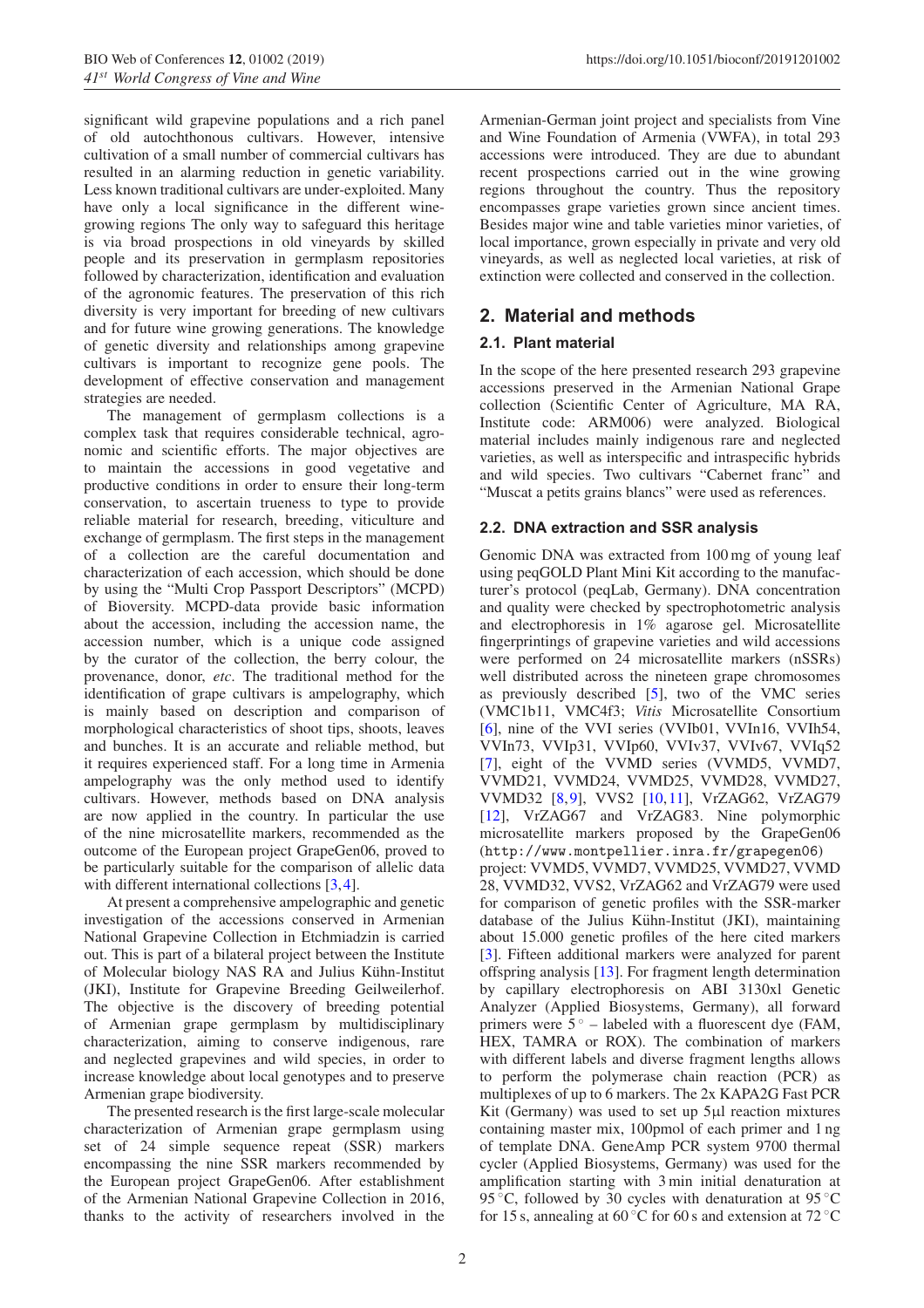<span id="page-2-0"></span>

| <b>Identification</b>                                             | True variety names (VIVC)                                                             | <b>Ouestionable genotypes</b>                                                                   |                                                              |
|-------------------------------------------------------------------|---------------------------------------------------------------------------------------|-------------------------------------------------------------------------------------------------|--------------------------------------------------------------|
| JKI-SSR-marker-database                                           | Matching genetic profiles                                                             | Unknown genetic profiles,<br>but matching previously<br>analyzed Armenian<br>varieties          | Unknown genetic profiles                                     |
| No of accessions                                                  | 151                                                                                   | 69                                                                                              | 73                                                           |
| No of prime names<br>(VIVC) respectively of<br>distinct genotypes | 72                                                                                    | 40                                                                                              | 58                                                           |
| Genotypes in<br>bibliographical references                        | 65                                                                                    | 29                                                                                              |                                                              |
| Varieties / sampling<br>names; examples                           | Ararati<br>Areni sev<br>Dzhandzhal kara<br>Garan dmak<br>Kakhet<br>Mskhali<br>Voskeat | Aldara<br>Artashati karmir<br>Hakobi Vordi<br>Khardji sev<br>Shireyi Gevorg<br>Tigrani<br>Vanki | Babayan 5<br>Hayastani quyr<br>$60-2/5$ , F, S<br>Adelin sev |

**Table 1.** Summary of identification results by comparison of genetic fingerprints.

for 30 s. A final extension was performed at  $72^{\circ}$ C for  $7 \text{ min. } 1 \mu l$  of the PCR product was used for fragment length determination and the results were processed with GeneMapper 4.0 software (Applied Biosystems, Germany).

**Data analysis.** The number of alleles (Na), observed heterozygosity (Ho), expected heterozygosity (He) and polymorphism information content (PIC) were calculated for 291 Armenian grapevine varieties using Cervus software version 3.0.7 [\[14](#page-4-13)]) and GenAlEx softwares.

#### **3. Results and discussion**

In the scope of Armenian-German bilateral project the large-scale molecular characterization of 293 accessions conserved in the Armenian National Grapevine Collection was realized. The genetic diversity of grape varieties was analyzed by 24 simple sequence repeat markers encompassing the nine SSR markers recommended by the European project GrapeGen06.

The determination of the 293 accessions' identity requires a combination of molecular data and morphological features. Molecular analysis of Armenian grape varieties revealed the following three main cases: *synonyms:* different cultivar names, but identical fingerprints, *homonyms*: identical or very similar cultivar names, but different fingerprints, *questionables:* for some cases the variety, being true-to-type on the basis of ampelographic descriptors, turned out to be critical after comparison of their SSR profiles; or obvious differences between morphological descriptions in bibliography and the accessions features in the collection were detected.

The SSR profiles comparison based on *Vitis* International Variety Catalogue (*V*IVC) (http://www.vivc. de/) database assisted to determine accessions identities and provided in some cases unexpected information. Unique profiles, additional synonyms and homonyms also were identified. The summary of the identification results is presented in Table [1.](#page-2-0)

On the basis of the realized molecular analysis it turned out that 170 distinct genotypes are maintained in the collection and 123 accessions revealed to be duplicates. Regarding the identification of  $220(151 + 69)$  accessions, corresponding to 112 (72 + 40) distinct genotypes a matching profile existed in the *V*IVC database. The genetic profiles of the 151 accessions represent 72 distinct varieties. Some of them are listed in the second column of Table [1.](#page-2-0) These are well known Armenian grapevine varieties like Garan dmak, Mskhali, Voskeat, Ararati, Kakhet and unexpected ones like Dzhandzhal kara form Uzbekistan. The former importance of Areni sev is reflected by the 22 accessions discovered in various regions under different names. Some of them even were considered distinct cultivars mainly because of variation in cluster architecture.

In the scope of already realized projects (COST Action FA1003, DAAD) accessions from the previous collection were genotyped and thus further genetic profiles from Armenian varieties were available. Owing to these activities further 69 accessions could be assigned, corresponding to 40 cultivars. Some typical Armenian varieties are listed at the bottom of the third column in Table [1.](#page-2-0) During Soviet Union times Armenian grape breeders were actively creating new table and wine grape varieties. In the scope of the prospection some of them were discovered as well. Although no matching profile was found and descriptive references were lacking, their identity was considered as true to type if the parentage given by the breeders was corresponding.

Genetic identification is followed by ampelographic confirmation to ascertain the true identity of the variety and to ensure that no errors occurred during leaf sampling. Owing to the fact that no living references are available, morphological features of the varieties need to be compared with descriptions and photographs available in bibliography. Three toms of Armenian (published in 1947; 1962; 1981), three toms of Russian (published in 1946–1956; 1963–1970; 1984) ampelographies and the Caucasus and Northern Black Sea Region Ampelography (2012) are the most valuable sources for this purpose. In these books 65 varieties of the 72 matching genetic profiles and 29 from the 40 unknown genetic profiles are described, see Table [1.](#page-2-0) In 2018 the comparison of the accessions morphological features with descriptions and photos given in ampelographies started.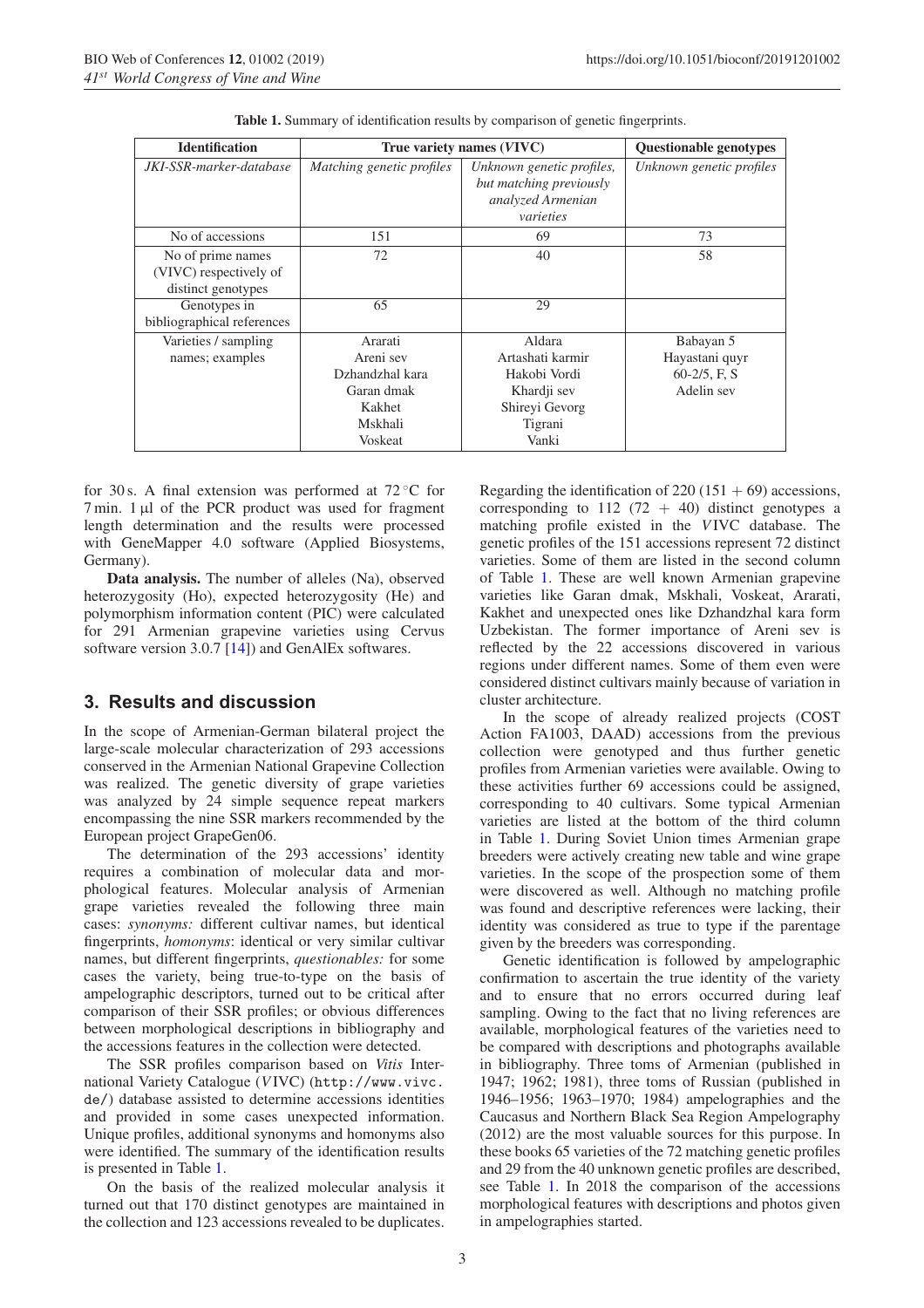<span id="page-3-0"></span>**Table 2.** Descriptive statistics and genetic diversity of 293 Armenian grape genotypes at 24 microsatellite loci.

| Locus                            | Ra (bp)     | Na    | Ho    | He    | <b>PIC</b> |
|----------------------------------|-------------|-------|-------|-------|------------|
|                                  |             |       |       |       |            |
| VVS <sub>2</sub>                 | 123-155     | 15    | 0.808 | 0.879 | 0.866      |
| VVMD5                            | 226-266     | 12    | 0.849 | 0.848 | 0.829      |
| VVMD7                            | $233 - 265$ | 15    | 0.785 | 0.827 | 0.803      |
| VVMD25                           | $237 - 269$ | 14    | 0.789 | 0.797 | 0.764      |
| VVMD27                           | 176-198     | 11    | 0.800 | 0.768 | 0.729      |
| VVMD <sub>28</sub>               | 218-282     | 23    | 0.778 | 0.820 | 0.805      |
| VVMD32                           | 240-292     | 18    | 0.785 | 0.775 | 0.755      |
| VrZAG62                          | 182-206     | 13    | 0.872 | 0.835 | 0.815      |
| VrZAG79                          | $237 - 261$ | 12    | 0.858 | 0.848 | 0.829      |
| VVI <sub>v</sub> 67              | 338-391     | 26    | 0.587 | 0.710 | 0.694      |
| VrZAG67                          | $121 - 161$ | 19    | 0.907 | 0.889 | 0.877      |
| VrZAG83                          | 180-201     | 7     | 0.628 | 0.643 | 0.575      |
| VVIn16                           | $147 - 157$ | 6     | 0.605 | 0.652 | 0.605      |
| VVIn73                           | 258-272     | 7     | 0.509 | 0.468 | 0.436      |
| VVIp60                           | 306-332     | 14    | 0.552 | 0.697 | 0.648      |
| VVMD24                           | $200 - 220$ | 13    | 0.781 | 0.766 | 0.734      |
| VVMD21                           | 239-267     | 12    | 0.691 | 0.748 | 0.706      |
| VMC4f3                           | 161-216     | 33    | 0.952 | 0.930 | 0.924      |
| VVI <sub>b</sub> 01              | 285-311     | 10    | 0.690 | 0.663 | 0.609      |
| VVIh54                           | 139-177     | 14    | 0.546 | 0.787 | 0.764      |
| VVIq52                           | $70 - 86$   | 10    | 0.834 | 0.720 | 0.670      |
| VVI <sub>v</sub> 37              | 146-180     | 19    | 0.900 | 0.888 | 0.876      |
| VMC <sub>1</sub> b <sub>11</sub> | $167 - 205$ | 16    | 0.845 | 0.797 | 0.771      |
| VVIp31                           | 163-195     | 17    | 0.966 | 0.891 | 0.879      |
| Mean                             |             | 14.83 | 0.763 | 0.776 | 0.748      |
| Total                            |             | 356   |       |       |            |

Ra: range of allele size (bp), Na: number of alleles, Ho: observed heterozygosity, He: expected heterozygosity, PIC: Polymorphism information content.

The following example illustrates the procedure: Farmers transmitted three different designations for one and the same cultivar, because Sali, Karch mat and Tozot displayed the same genetic fingerprint. Each of them is described as a distinct cultivar. The three accessions were investigated in the field collection. They showed matching morphological features. After thorough examination it was concluded that it is most likely Tozot. Ampelographic determination of accessions/varieties identity in the collection will be continued in 2019.

Questionable genotypes exhibit unique genetic profiles. For 73 accessions no information could be given by the owners of the plants. For the time being, until the true name of the variety is found, it is planned equip the unknown sample with an appropriate designation and to gather the following descriptive material: i) appropriate name, ii) MCPD-data, iii) preliminary description, iv) herbarium, v) photos (shoot tip, leaves, bunches), vi) genetic profile.

The results obtained in the scope of the proposed project are proving the effectiveness of genotyping as a reliable and convenient tool for supporting ampelography in the correct identification of varieties maintained in the germplasm collection. By application of these approach similarities among accessions from Armenian collection and the varieties cultivated in other, mainly in post-Soviet Union countries were found and incorrect records of the accessions were discovered. Using molecular fingerprinting in our research we were able to document inconsistencies and inaccuracies in ampelographic descriptions, which is prerequisite for complete and precious description of all varieties preserved in germplasm collection.

**Assessment of genetic diversity of Armenian grape germplasm by application of SSR markers:** genetic diversity of the Armenian grape accessions was analyzed for nuclear microsatellites by estimating the range of allele size (*Ra,* bp), average number of observed alleles per locus (*Na*), observed heterozygosity (*Ho*), estimated heterozyosity (*He*) and polymorphism information content (*PIC*). Statistics about the discriminatory efficiency of the used 24 SSRs markers are presented in Table [2.](#page-3-0)

The high degree of observed genetic variability among the 293 accessions is proven by the high number of different alleles (356). The number of alleles per SSR locus ranged from 6 (VVIn16) to 33 (VMC4f3) and the mean allele number per locus was 14.83. For microsatellite markers efficiency were considered observed and expected heterozygosity (*Ho, He*) to evaluate the genetic variability among analysed grapevine. The observed and expected heterozygosity values were relatively high, with average at 0.763 and 0.776 accordingly. From the results obtained in the analyzed accessions the mean value of *Ho* was slightly lower than the *He*, which can indicate probable inbreeding, and in case of Armenian grape germplasm, fact of common origin and clonal propagation among the analyzed varieties. However as it is shown in Table [2,](#page-3-0) for the 14 loci from 24 (VVMD5, VVMD27, VVMD32 VRZAG62, VRZAG79, VrZAG67, VVIn73, VVMD24, VMC4f3, VVIb01, VVIq52, VVIv37, VMC1b11, VVIp31) analyzed the *Ho* was higher than *He,* ranged from 0.509 (VVIn73) to 0.966 (VVIp31) accordingly. High levels of heterozygosity are widely found among clonally propagated and outbreeding, perennial species including *V. vinifera* [\[15](#page-4-14)[,16](#page-4-15)]. As an outbreeding species, grapevine possesses considerably heterozygous cultivars affected from severe inbreeding depression [\[17\]](#page-4-16). Obtained results demonstrated, that the expected heterozygosity (*He*) among analyzed varieties varied within a range between 0.4683 (VVIn73) and 0.930 (VMC4f3) indicating a high level of genetic diversity within the studied germplasm.

The value of polymorphism information content (*PIC*) estimates the usefulness of each microsatellite marker for reliable distinction. The calculated PIC values ranged from 0.436 (VVIn73) to 0.924 (VMC4f3) and classified the seven loci (VVIp31, VrZAG67, VVIv37, VVS2, VVMD5, VrZAG79 and VrZAG62) as highly informative markers. For cultivar distinction the value of estimated *PIC* is as indicator of SSRs effectiveness [\[18\]](#page-4-17).

## **4. Conclusions**

The comprehensive characterization of grape varieties implies ampelographic means in combination with molecular analysis. These tools ensure accurate identification.

In the scope of the present research the applied SSR markers proved to be beneficial for starting the sorting out of the new established Armenian grapevine collection at Etchmiadzin, e.g. adding synonyms, homonyms, clarification of questionable cases and identification of unique genotypes. Comparison of SSR fingerprints with genetic profiles in the *Vitis* International Variety Catalogue database revealed several unexpected identifications. The present study is a first step towards the genetic and ampelographic characterization of the Armenian grapevine germplasm. The obtained results indicate the uniqueness